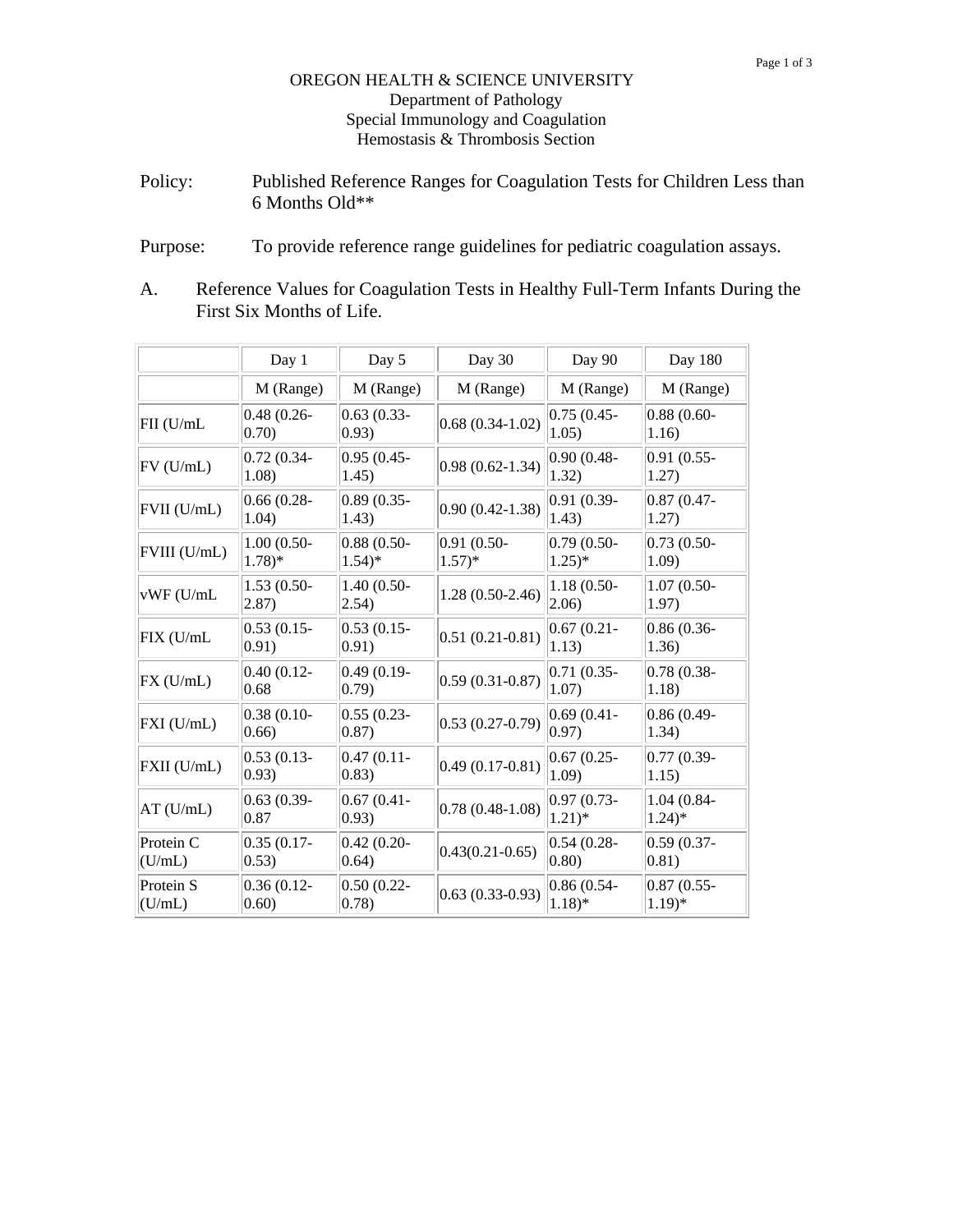## OREGON HEALTH & SCIENCE UNIVERSITY Department of Pathology Special Immunology and Coagulation Hemostasis & Thrombosis Section

|                 | Day 1                 | Day 5                | Day 30              | Day 90                | <b>Day 180</b>       |
|-----------------|-----------------------|----------------------|---------------------|-----------------------|----------------------|
|                 | M (Range)             | M (Range)            | M (Range)           | M (Range)             | M (Range)            |
| FII (U/mL       | $0.45(0.20-$          | $0.57(0.29 -$        | $0.57(0.36 -$       | $0.68(0.30-$          | $0.87(0.51 -$        |
|                 | $ 0.77\rangle$        | $ 0.85  +$           | (0.95)              | 1.06)                 | 1.23)                |
| $FV$ ( $U/mL$ ) | $0.88(0.41 -$         | $1.00(0.46 -$        | $1.02(0.48 -$       | $0.99(0.59-$          | $1.02(0.58 -$        |
|                 | $1.44$ <sup>*</sup> + | $1.54$ <sup>*</sup>  | $1.56$ <sup>*</sup> | 1.39)                 | $1.46*$              |
| FVII (U/mL)     | $0.67(0.21 -$         | $0.84(0.30-$         | $0.83(0.21 -$       | $0.87(0.31 -$         | $0.99(0.47 -$        |
|                 | (1.13)                | 1.38)                | 1.45)               | 1.43)                 | $1.51)*$             |
| FVIII (U/mL)    | $1.11(0.50-$          | $1.15(0.53 -$        | $1.11(0.50-$        | $1.06(0.58 -$         | $0.99(0.50 -$        |
|                 | $ 2.13\rangle$        | $2.05$ <sup>*+</sup> | 1.99)               | $1.88$ <sup>*</sup> + | $1.87$ <sup>*+</sup> |
| vWF (U/mL       | $1.36(0.78 -$         | 1.33 (0.72-          | 1.36 (0.66-         | $1.12(0.75 -$         | $0.98(0.54 -$        |
|                 | $ 2.10\rangle$        | (2.19)               | 2.16)               | $1.84$ <sup>*</sup> + | $1.58)*$             |
| FIX (U/mL       | $0.35(0.19 -$         | $0.42(0.14 -$        | $0.44(0.13-$        | $0.59(0.25 -$         | $0.81(0.50-$         |
|                 | $(0.65) +$            | $ 0.74  +$           | (0.80)              | (0.93)                | 1.20)                |
| FX (U/mL)       | $0.41(0.11 -$         | $0.51(0.19 -$        | $0.56(0.20 -$       | $0.67(0.35 -$         | $0.77(0.35 -$        |
|                 | 0.71)                 | $ 0.83\rangle$       | (0.92)              | (0.99)                | 1.19)                |
| FXI (U/mL)      | $0.30(0.08 -$         | $0.41(0.13-$         | $0.43(0.15 -$       | $0.59(0.25 -$         | $0.78(0.46 -$        |
|                 | $ 0.52  +$            | $ 0.69+$             | $(0.71) +$          | $(0.93)*$             | 1.10)                |
| FXII (U/mL)     | $0.38(0.10-$          | $0.39(0.09 -$        | $0.43(0.11 -$       | $0.61(0.15-$          | $0.82(0.22 -$        |
|                 | $ 0.66  +$            | $ 0.69+$             | 0.75)               | 1.07)                 | 1.42)                |
| $AT$ (U/mL)     | $0.38(0.14 -$         | $0.56(0.30 -$        | $0.59(0.37 -$       | $0.83(0.45 -$         | $0.90(0.52 -$        |
|                 | $ 0.62  +$            | $ 0.82\rangle$       | $0.81+$             | $1.21+$               | $1.28+$              |
| Protein C       | $0.28(0.12 -$         | $0.31(0.11 -$        | $0.37(0.15 -$       | $0.45(0.23 -$         | $0.57(0.31 -$        |
| (U/mL)          | 0.44                  | 0.51)                | $(0.59) +$          | $0.67+$               | $ 0.83\rangle$       |
| Protein S       | $0.26(0.14-$          | $ 0.37(0.13 -$       | $0.56(0.22 -$       | $0.76(0.40 -$         | $0.82(0.44 -$        |
| (U/mL)          | $(0.38) +$            | 0.61)                | 0.90)               | $1.12+$               | 1.20)                |

B. Reference Values for Coagulation Tests in Healthy Premature Infants (30-36 Weeks Gestation) During the First Six Months of Life.

All factors are expressed as units per millilitre (U/mL) where pooled plasma contains 1.0 U/mL. All values are given as a mean (M) followed by the lower and upper boundary encompassing 95% of the population (Range). Between 40 and 96 samples were assayed for each value for the newborn. Some measurements were skewed due to a disproportionate number of high values. The lower limit, which excludes the lower 2.5% of the population, has been given (Range).

\*Values that are indistinguishable from those of the adult.

+Values different from those of full-term infants.

VIII = Factor VIII procoagulant;  $vWF = von$  Willebrand factor;  $AT$  - antithrombin.